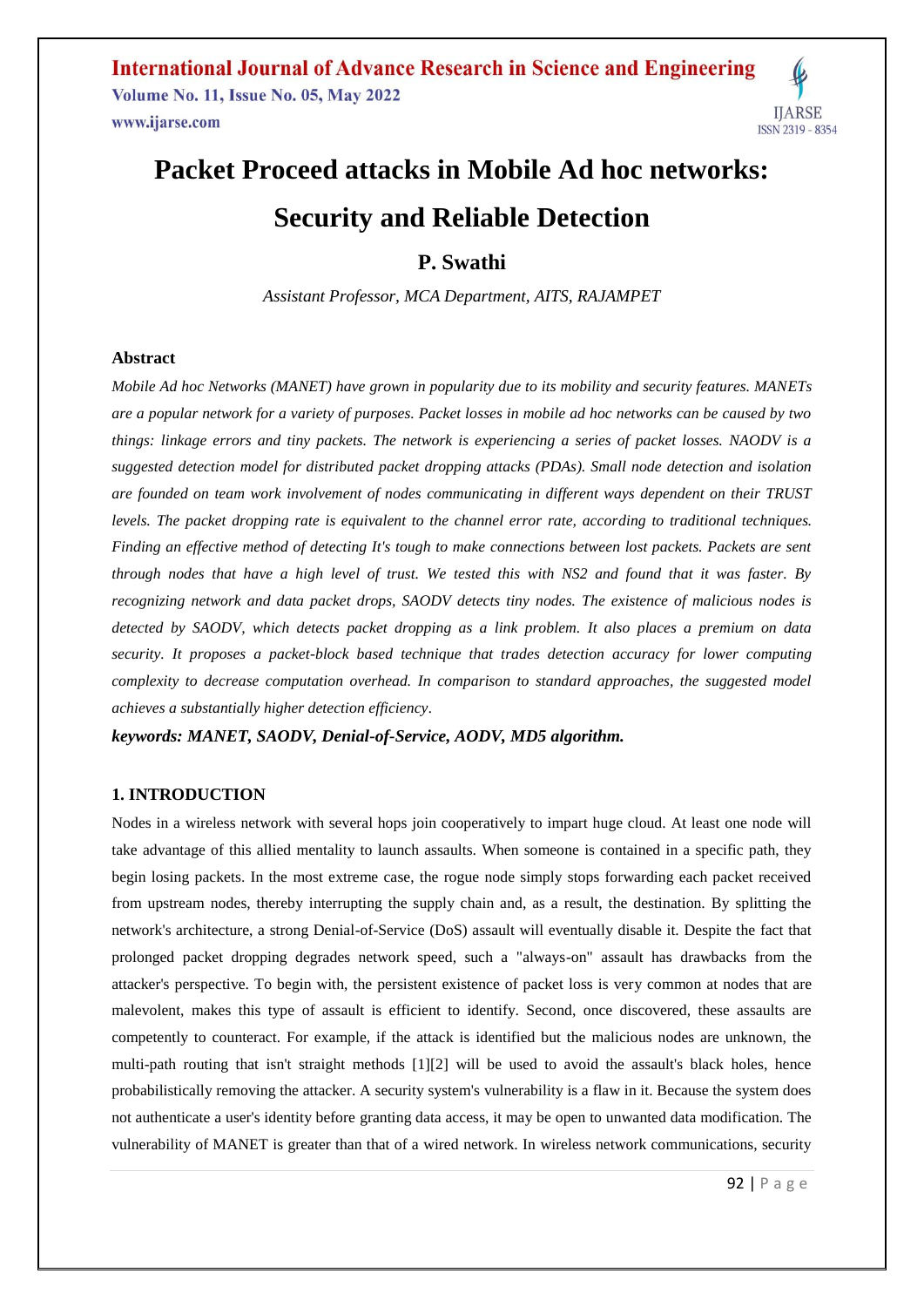is a must-have service. The properties of MANETS, on the other hand, present both obstacles and possibilities in terms of accomplishing security requirements [3]. While travelling by aircraft, automobile, ship, or other mode of transportation, a user can access and change needed data. As a result, the discipline gives the impression that the needed data and processing capacity are immediately available, although they could, in fact, be situated elsewhere. Ad hoc wireless networks are made up of a group of wireless nodes sharing a single wireless channel. Wireless transceivers are installed on the nodes. No need to require any extra infrastructure like a base station or a wired access point, for example. As a result, each node not only operates as a router as well as an end system sending packets to the nodes that have been specified. The ad hoc team is supposed to do tasks that the infrastructure is unable to complete. Military, rescue operation teams, and taxi drivers all use ad hoc networks.



Fig 1: Structure of mobile computing

#### **2. RELATED WORKS**

The effort done to identify malicious packet drops may be roughly categorized into two categories depending on the weight given to link problems in contrast to malicious packet loss by a detection algorithm. The first group concentrates on malicious dropping rates with high detection rates, whereas link issues are disregarded. This may be divided into four categories based on the detecting algorithm's nature. Credit systems [4] are the first sub-category. This node receives a monetary reward for its transmission cooperation. Credit is given to the node when the packets are properly sent to the next hop. During the transmission of its own packets, the node is given precedence based on the credit value. As a result, if the attacker continues to lose packets, his or her credit will dwindle, and the attacker will be immediately kicked off the network. However, if the attacker uses selective dropping, it will receive enough credits to remain in the network. Renown management [5], [6], [7] [8] are the second subcategory. Neighbor nodes keep track of each other's activities through this technique. A node's reputation is tarnished when it drops packets deliberately. When it comes to choosing a transmission route, reputation is the deciding element. As a result, malicious nodes are blocked from participating in a route. If the attacker drops packets selectively while forwarding others, it can improve its reputation in this way as well. The second group of studies focuses on the case in which the quantity of maliciously lost packets is substantially larger than that produced by link faults, although link problems have a considerable impact. The wireless channel must be understood for this sort of mechanism to work. Counting the number of dropped packets was proposed in [9] and [10] as a way to identify dropped packets which are malicious. If the total count of dropped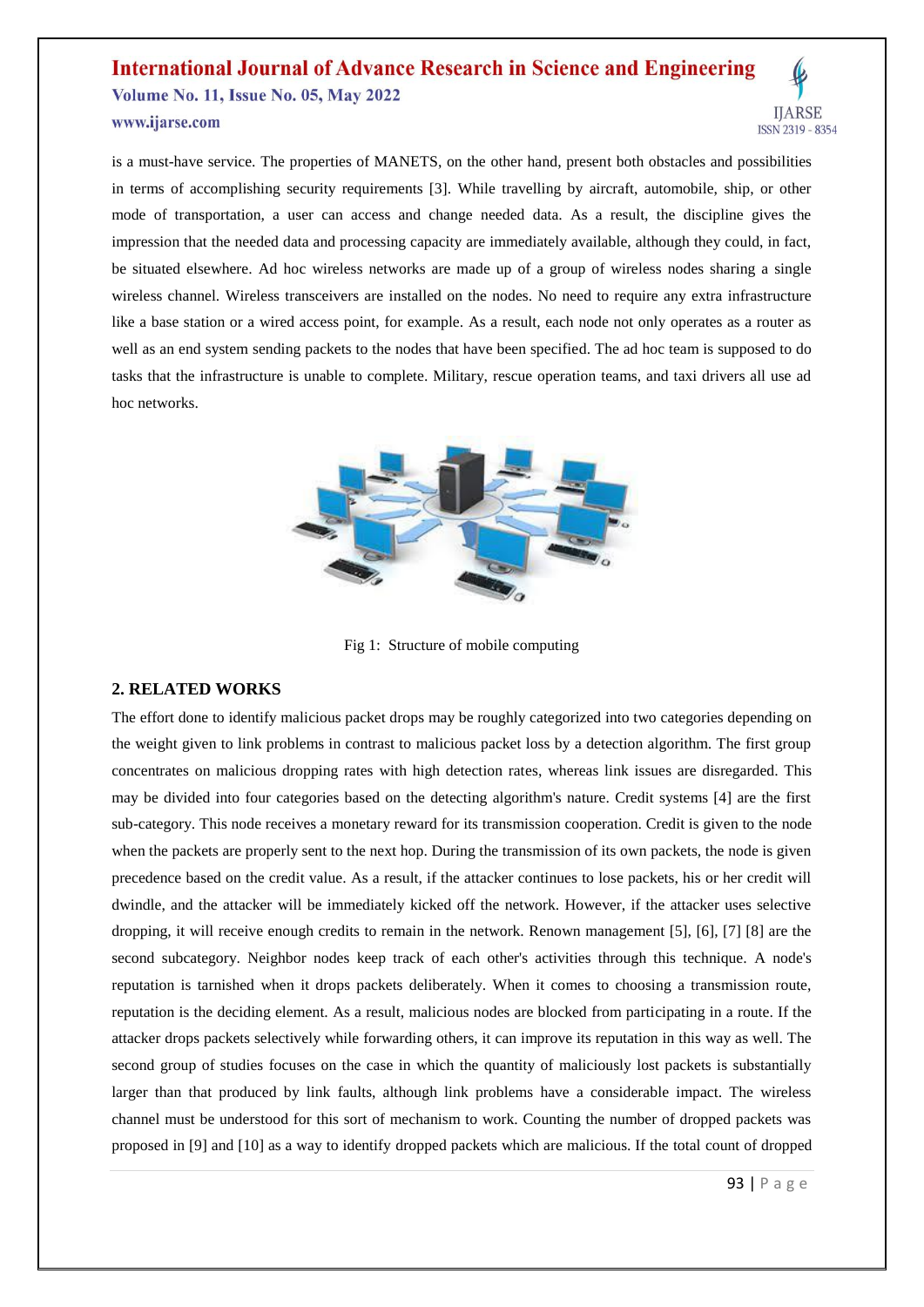packets is much higher than the predicted rate of packet loss due to connection problems, a malicious node is almost certainly to blame. Counting the amount of dropped packets, on the other hand, isn't enough to find the attacker. The failure of an access point is caused by a number of unknown factors. Nodes suffer a loss contact they are using their network effectively unusable. It is by far the most serious flaw in infrastructure. There are other reasons to forego or refuse to use the services of an access point. Costs, inability to deploy access point in a timely manner, and so on are examples. The nodes must create their own network in this case. Wireless ad hoc networks are the name for this type of network. Only transceiver-equipped nodes make up wireless ad hoc networks. The network has been designed to be self-contained. As a result, each node must be able to set up its own network. Only other nodes in its transmission range can connect with a node now. As a result, each node must be able to set up its own network. Only other nodes in its transmission range can connect with a node now. The nodes in A wireless network that is based on infrastructure can connect with a node in a different network region by sending data to an end point of access, which then relays the data to the target node. The ad hoc networks appear to be insufficiently strong. Each node has its own transmission range, which may be merged to generate a much larger transmission region. Single or multiple hopping strategies are used by the nodes to send data. Now, in order to improve the efficiency of data transmission, an appropriate routing algorithm must be created.



Fig 2: Transmission area in Adhoc

### **3. DISTANCEVECTOR ROUTING PROTOCOL SECURED AD HOC ON DEMAND**

Adding more security elements to AODV is proposed in SAODV. Which method ensures privacy while maintaining the accuracy of packet dropping attack detection in a MANET? During routing information forwarding or data forwarding, packets may be lost. Dropping can occur as a result of the presence of malicious nodes or as a result of a link failure. SAODV can look into the drop and discover the malicious node or broken link that caused it. In SAODV, a cryptographic technique is implemented for detecting data packet dropping attacks. After determining the start-to-end path, all nodes along the path should provide their public key to the source node. The packet is then encrypted by the source node using a public-key cryptographic method like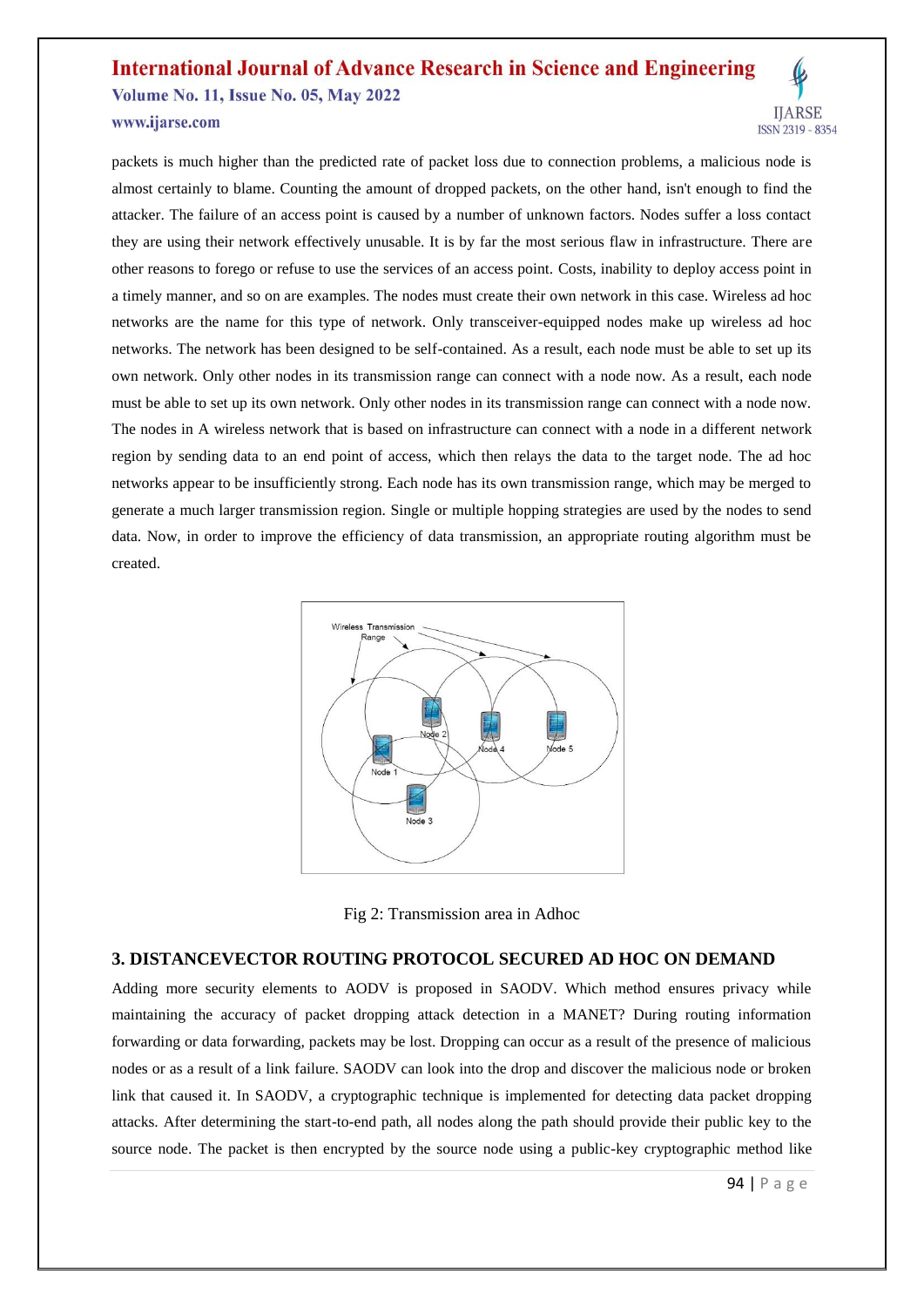RSA. The checksum value for the entire message is computed prior to the encryption procedure. Following that, the message is split into packets. The RSA method encrypts each packet as well as its checksum. The public key of the destination node is used to begin encryption, followed based on public key of the source's node with the closest neighbor. MD5 algorithm [11] is used to calculate the checksum.



Yellow color drop indicates Malicious dropping , Red drop indicates Dropping due to link failure Fig.3. model of a network

#### **4. PROPOSED METHODOLOGY**

Packet loss is minimal or other packet drops, Apart from malicious packet drops, are presumed to be package with a certain size limit drops in the system model. PDA is suspected when packet loss exceeds the threshold. Based on network performance characteristics such as packet delivery ratio and network speed, PDA is suspected on a certain node. Packets are supposed to be transferred on demand using a hop-by-hop approach. There is no wireless channel error, and the communication channels are believed to be bi-directional. Bidirectional communication is carried out by all nodes using unidirectional antennas. The process for discovering your neighbors is supposed to be implemented in such a way that each node is aware of its neighbors. All MANET nodes are believed to be capable of understanding packet loss. As a result, it can distinguish between malicious and threshold packet drops. Source routing enables the promiscuous mode of the node. A rogue node has the ability to discard packets indefinitely or on a per-packet basis. More than one node's cooperation isn't taken into account here, thus malevolent nodes can observe and collaborate while masking their own wrongdoing. We believe that intelligent agents should be able to alter their decision-making by working with other communication nodes. The agent's actions are influenced by network performance matrices like:

Packet Delivery Delay a. Response Time b. Service Provider Quality c. Packet Forwarding Misconduct

The preferred decentralized PDA detection technology relies on several nodes cooperating. PDA is detected by analyzing data obtained from various nodes. When a malicious node is discovered, a message will be sent to all nodes in the form of an alert to prevent packet forwarding by malicious nodes. The entire procedure is fully automated and self-contained. The system analyses data obtained from host-level audit system for various nodes, such as "system log." Following that, the obtained data is abstracted. Various modules and their roles are addressed, as indicated in.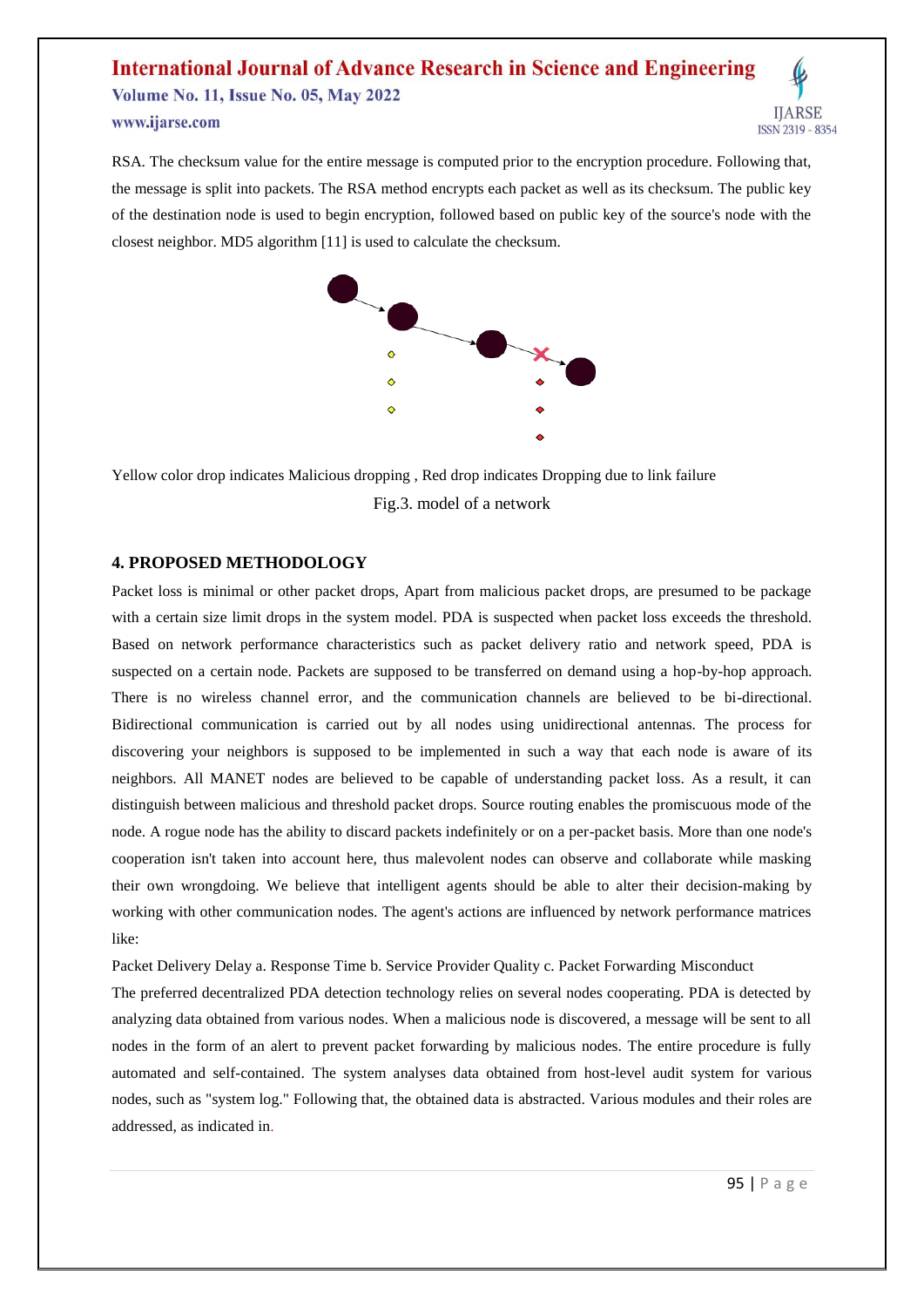# **International Journal of Advance Research in Science and Engineering**

**Volume No. 11, Issue No. 05, May 2022** 

**IIARSE** ISSN 2319 - 8354

www.ijarse.com



Fig.4: distributed PDA detection diagram

#### 4.1 Preferred recognition Scheme

The suggested approach is according to the detection of anomalies. The relationships between the packets that were lost over time each step along the way The primary concept is to create a model. A hop's packet loss process like arbitrary process oscillating between 0 (loss) and 1 (hit). Consider the following example: a serial of M packets are sent in a row over a network

Channel for wireless communication. By looking at whether one can obtain an understanding of whether transmissions are successful or not technique for recognizing specific packets that is correct Insider attackers dump bombs. The method operates in this manner. As evidence to support the claim decision on detection, it also provides a credible and publicly verified source of information preference data.

#### 4.2 Models of Networks and Channels

Consider a multichip wireless circumstantial network with associated absolute path PSD, as depicted in the following example. The supply node S continuously sends packets to the destination node D via intermediate nodes  $n_1,..., n_K$ , where Ni is the upstream node of  $ni+1$ , for one I K one. As in Dynamic Supply Routing (DSR) [12], we assume that S is aware of the route PSD. If DSR isn't utilized, S will execute a trace route operation to establish the nodes in PSD. When the number of fraudulently crafted packets equals the number of connection problem packets, we prefer to make the principal target visible. It's critical to collect accurate packet-loss data at individual nodes in order to determine the correlation between lost packets correctly.

We HLA-based public associations have a tendency to form auditing design that assures accurate packet-loss reporting Individual node reporting. This style is unique. Collusion-proofing, which necessitates a somewhat high level of expertise. Nonetheless, procedure capabilities at the supply node entails little transmission and cost of storage over the path to reduce the computation's size. To decrease the baseline construction overhead, a

96 | P a g e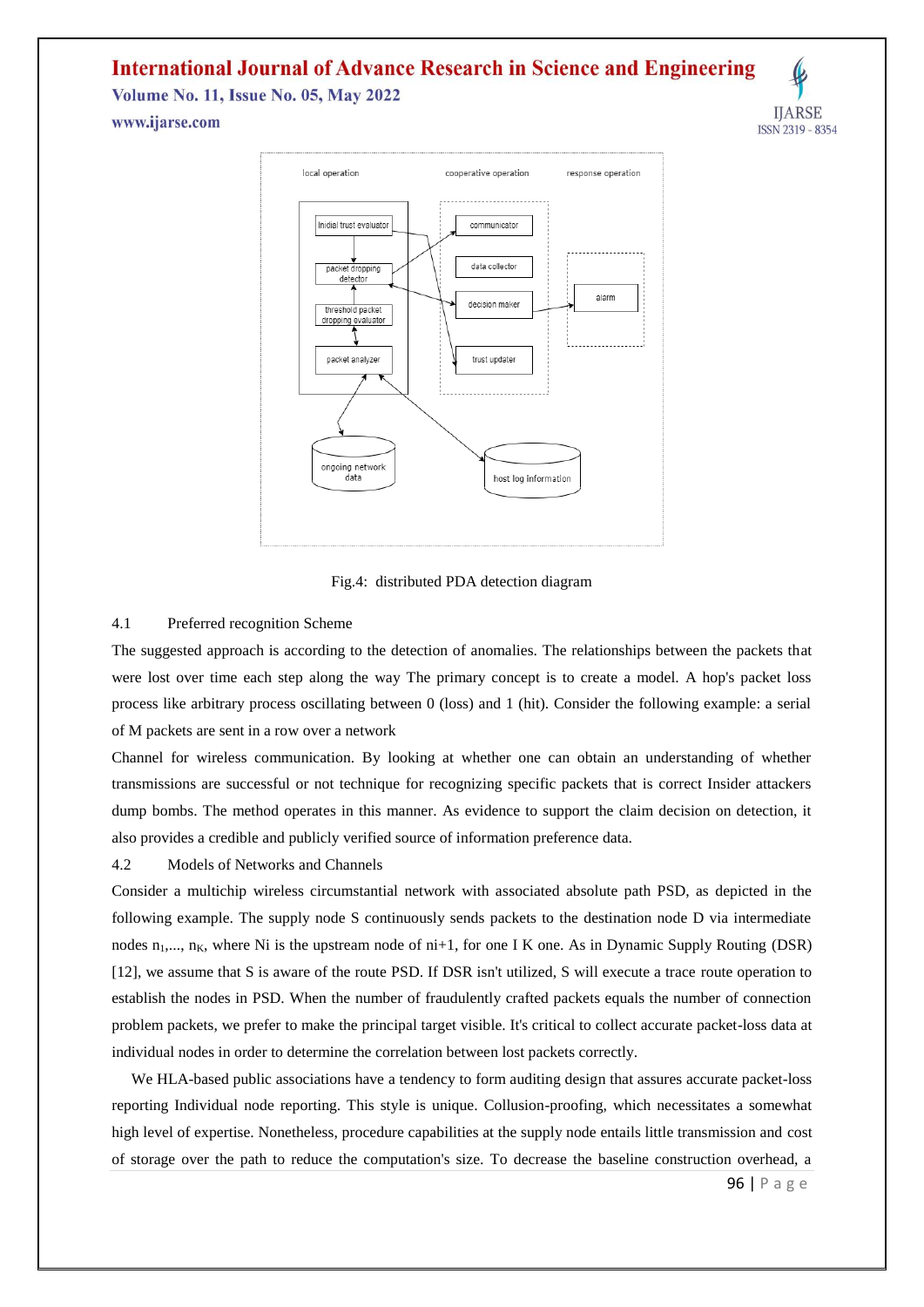packet block-based method was also adopted. Allowing for the trade-off of detection precision for a decrease in computation complexity was envisioned.



Fig. 5 Trust Scheme Block Diagram

#### 4.3 Audit Phase

When Ad, the public auditor, gets an ADR communication from S, this step is activated. The ADR message contains the IDs of the nodes on PSD, ordered downstream, i.e., n1,..., nK, S's HLA public key information pk = (v, g, u), the sequence numbers of the most recent M packets transmitted by S, and the sequence numbers of the subset of these M packets received by D. Remember that we presume S and D are telling the truth since it is in their best interests for them to identify assaults. The auditing is carried out by Ad. Note that the foregoing approach merely ensures that a node cannot understate its packet loss, i.e., it cannot claim to have received a packet it did not. This method can't stop a node from exaggerating its packet loss by saying it didn't get a packet it did. Another mechanism, detailed in the detection step, prevents this later scenario.

#### 4.4 Detection Phase

The public auditor is a person who is appointed by the government. The ad starts the detection phase after receiving and reviewing all node replies to the PSD challenge. The major objectives of Ad in this phase are to detect any overstatement of packet loss at each node, generate a packet-loss bitmap for each hop, compute the autocorrelation function for each hop's packet loss, and determine whether malicious activity is there. These are the duties that Ad carries out in more detail. Autocorrelation function is calculated by the auditor. The detection procedure is only applicable to a single end-to-end route. Multiple independent detections, one for each path, can be used to detect multiple paths. Although the ideal error threshold for reducing detection error is unknown and it is shown that by performing tests and finding defects, one can rapidly find a value that results in better detection accuracy than the optimal detection approach, which just counts the number of lost packets.

#### **5. EVALUATION OF PERFORMANCE**

SAODV correctly detects packet dropping attacks in MANET, according to the experiment. 5.1 Setup for Simulation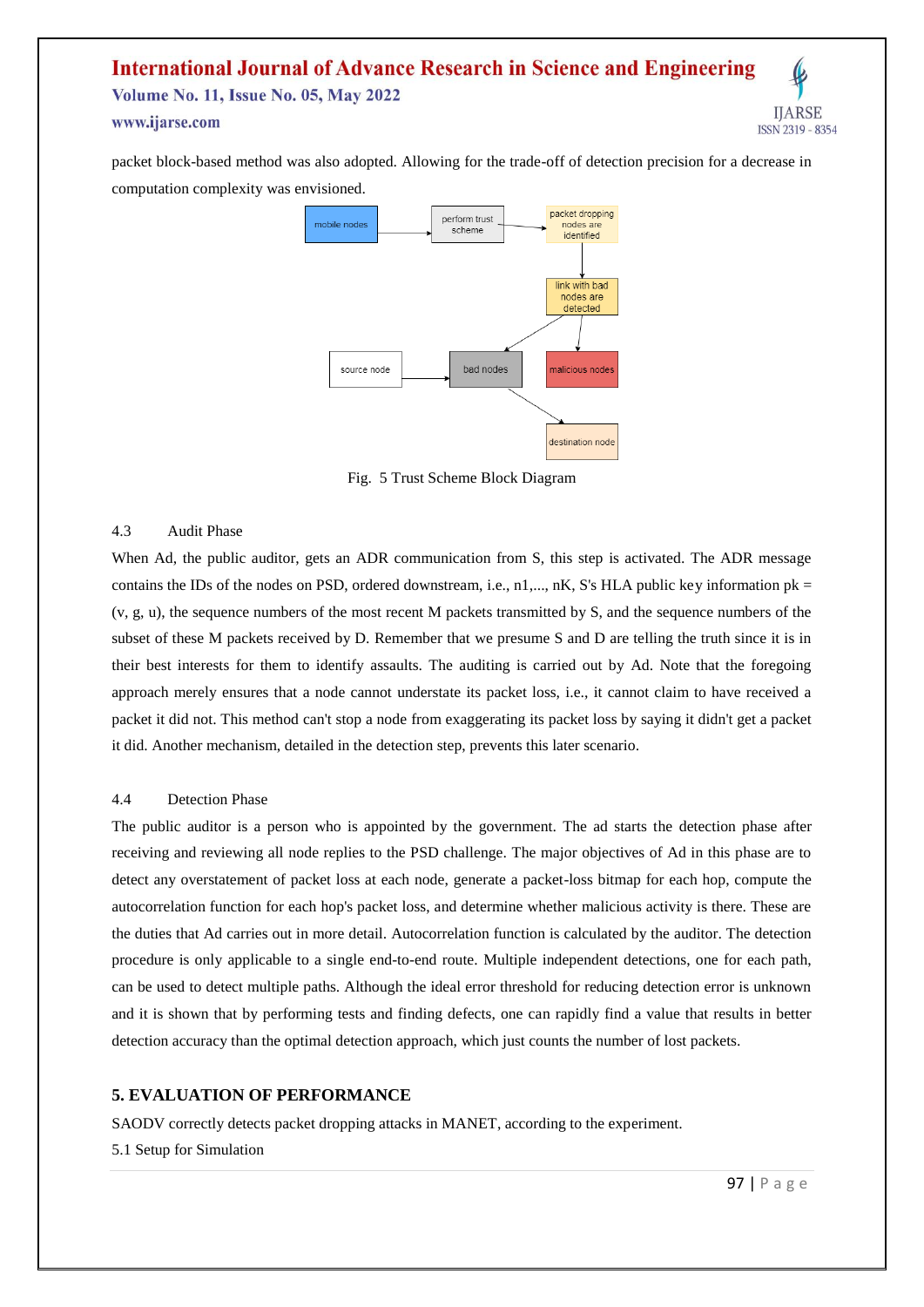

5.2 Dropping Only Specific Packets

As a function of the count of intentionally irrecoverable packets, the rediscovery error increases. Similar performance patterns can be seen when random packets are dropped. When there are more packets maliciously dropped, both algorithms make fewer detection errors. The proposed technique outperforms the ML scheme in all simulated instances in detecting the true source of packet drops.

5.3 Control Packets are dropped

So far, no application semantic (use case) assumptions about missed packets have been made in the simulations. Packets are frequently employed for control, their loss could disrupt the transmission of other (data) packets. To see how the similitude between the data and control packets influences the performance of the introduced approach, we executed a series of simulations.

5.4 Detection based on blocks

The detection accuracy of block-based algorithms as a function of block size is investigated in this set of simulations. The diagnosed issue appears to develop with the block in all situations. This is to be anticipated, as a bigger size of block obscures more information about packet loss, making it more difficult to pinpoint the underlying cause of packet loss. At the same time, the advantages of a blocked-based method may be proven. It is feasible to establish a balance between processing complexity and accuracy in detection.

#### **6. RESULT ANALYSIS**

A single simulator was utilized to compare the performance of AODV and SAODV. It's a simulation tool that uses Java. The primary focus is on accurate packet dropping detection. For this aim, two distinct MANETs are formed, one using AODV and the other using SAODV. The routing complexity of SAODV is larger than AODV, according to this experiment, however SAODV can detect packet dropping attacks correctly. SAODV has a high detection rate when compared to AODV.



Fig 6. Detection accuracy of block-based algorithms

**IIARSE** 

ISSN 2319 - 8354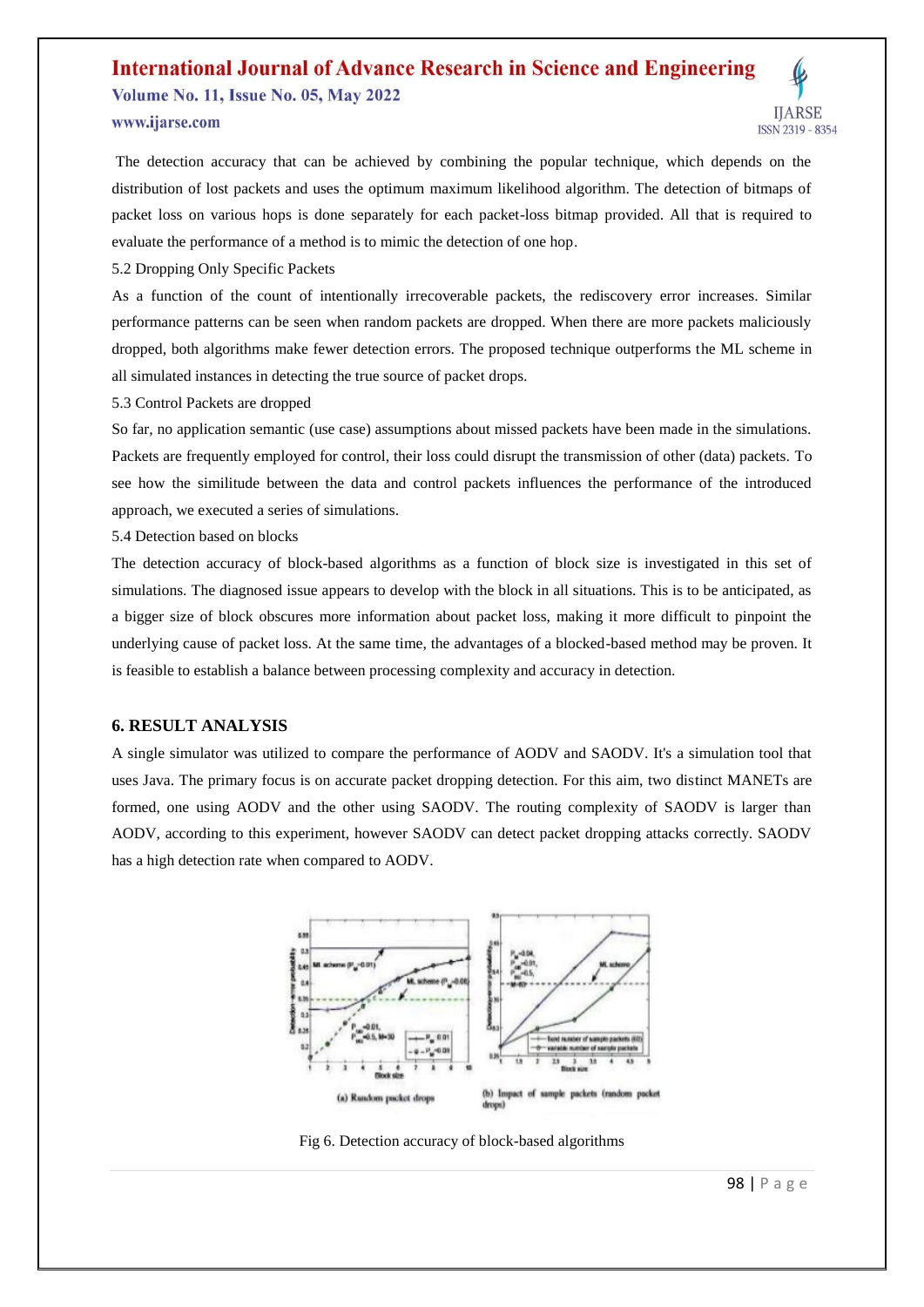### **7. CONCLUSION**

This study proposes a reliable approach for identifying selective packet drops done by attackers. It also gives accurate and publicly verifiable decision data as confirmation that the detection choice was made correctly. MANET is a sort of Ad-hoc Network that dynamically updates its position and manipulates itself. Because MANET has no set topology, different types of assaults are prioritized. To achieve high detection accuracy, the packet-loss bitmap's auto-correlation function (ACF)–a bitmap indicating the lost/received status of each packet in a sequence of sequential packet transmissions–is used to leverage correlations between the locations of lost packets. The suggested approach has been tested in a variety of network configurations with a variety of parameters. The outcomes are compared and studied against two other systems. The collaborative malicious packet dropping as well as battery power consumption are not taken into account in this technique. Furthermore, the "No answer" condition is not taken into consideration. In future investigations, the suggested mechanism's implementation and optimization under various protocols will be studied.

#### **8. FURTHER WORKS**

This work might be expanded in the future to identify malicious selfish nodes and malicious nodes behaving as selfish nodes. Unlike previous techniques, which rely solely on the distribution of lost packet numbers, the algorithm to make a better informed judgment, look at cross statistics between lost packets. When compared to previous detection methods that depend solely on the distribution of lost packet numbers, this method is far more effective. utilizing the correlation between dropped packets enhances the accuracy of identifying malicious packet drops dramatically.

#### **REFERENCES**

- [1] Liu.K, Deng.J, Varshney.P, and Balakrishnan.K "An acknowledgement-based approach for the detection of routing misbehavior in MANETs". Vol. 6, no.5, pp.536–550, May 2006
- [2] Y. Liu and Y. R. Yang.name propagation and agreement in mobile ad-hoc networks. In Proceedings of the IEEE WCNC Conference, pages 1510–1515, 2003.
- [3] K. Balakrishnan, J. Deng, and P. K. Varshney, "TWOACK: Preventing selfishness in mobile ad hoc networks," in Proc. IEEEWirelessCommun. Netw. Conf., 2005, pp. 2137–2142.
- [4] Malhotra. A, Kirtani.S ,Agarwal.T "Detection of malicious route in wireless adhoc networks" PP. 1-4, Mar 2010.
- [5] E. Gerhards-Padilla, N. Aschenbruck, P. Martini, M. Jahnke and J. Tolle. Detecting Black Hole Attacks in Tactical MANETs using Topology Graphs, In Proc. of the 33rd IEEE Conference on Local ComputerNetworks (LCN), Dublin, Ireland, October 2007.
- [6] W. Yu, Y. Sun and K. R. Liu, HADOF: Defense Against Routing Disruptions in Mobile Ad Hoc Networks, In Proc. 24th IEEE INFOCOM, Miami, USA, March 2005.
- [7] Hayajneh.T, Krishnamurthy.P, Tipper.D, and Kim.T, "Detecting malicious packet dropping in the presence of collisions and channelerrors in wireless ad hoc networks" (2009).

**IIARSE** 

ISSN 2319 - 8354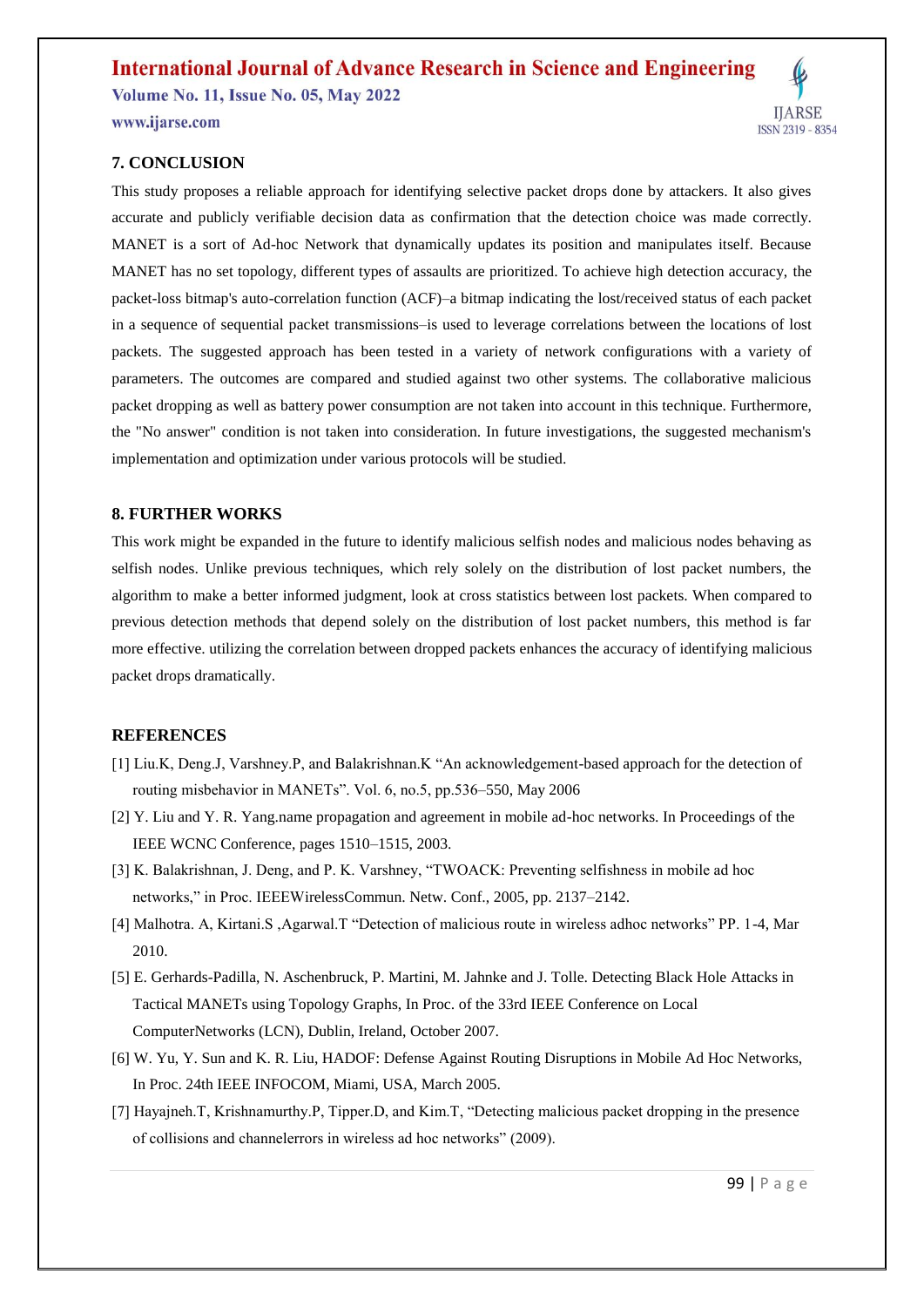- [8] KozmaJr.W and Lazos.L "REAct: resource-efficient accountabilityfor node misbehavior in ad hoc networks based on random audits". Wireless Network Security, (2009)
- [9] Agarwal.T,Malhotra. A, Kirtani.S , "Detection of malicious route in wireless adhoc networks" PP. 1-4, Mar 2010.
- [10] Ateniese.C, Burns.R, Curtmola.R, Herring.J, Kissner.L, Peterson.Z, and Song.D, "Provable data possession at untrusted stores"., pages 598–610, Oct. 2007.
- [11] W. Kozma Jr. and L. Lazos.REAct: resource-efficient answerability for node misconduct in circumstantial networks supportedrandom audits. In Proceedings of the ACM Conference on Wireless Network Security (WiSec), 2009.
- [12] W. Xu, W. Trappe, Y. Zhang, and T. Wood. The feasibility of launching and detecting jamming attacks in wireless networks. In Proceedings of the ACM MobiHoc Conference, pages 46–57, 2005.
- [13] J. N. Arauz, "802.11 Markov channel modeling," Ph.D. dissertation, School Inform. Sci., Univ. Pittsburgh, Pittsburgh, PA, USA, 2004
- [14] B. Awerbuch, R. Curtmola, D.Holmer, C. Nita-Rotaru, and H. Rubens, "ODSBR: An on-demand secure byzantine resilient routing protocol for wireless ad hoc networks," ACM Trans. Inform.Syst. Security, vol. 10, no. 4, pp. 1–35, 2008.
- [15] Julian Benadit.P, SharmilaBaskaran and RamyaTaimanessamy, "Detecting Malicious Packet Dropping Using Statistical Traffic Patterns", IJCSI International Journal of Computer Science Issues(2011), Vol.8, Issue 3, No. 2, ISSN (Online): 1694-0814
- [16] V. MadhuViswanatham and A.A. Chari, "An Approach for Detecting Attacks in Mobile Adhoc Networks", Journal of Computer Science 2008, Volume 4, Issue 3, Pages 245-251 [17] Ricardo Puttini, Jean-Marc Percher, LudovicMé and Rafael de Sousa, "A Fully Distributed IDS for MANET", Computers and Communications, 2004. Proceedings.ISCC 2004. Vol. 1, Page(s): 331 – 338, Print ISBN: 0-7803-8623- X
- [18] D. B. Johnson, D. A. Maltz, and J. Broch. DSR: the dynamic source routing protocol for multi-hop wireless ad hoc networks. Chapter 5, Ad Hoc Networking, Addison-Wesley, pages 139–172, 2001.
- [19] W. Xu, W. Trappe, Y. Zhang, and T. Wood. The feasibility of launching and detecting jamming attacks in wireless networks. In Proceedings of the ACM MobiHoc Conference, pages 46–57, 2005.
- [20] A. Proano and L. Lazos. Selective jamming attacks in wireless networks. In Proceedings of the IEEE ICC Conference, pages 1–6, 2010.
- [21] K. Liu, J. Deng, P. Varshney, and K. Balakrishnan.associate acknowledgement-based approach for the detection of routing misbehav-ior in MANETs. IEEE Transactions on Mobile Computing, 6(5):536– 550, May 2006.
- [22] G. Ateniese, S. Kamara, and J. Katz, —Proofs of storage from homomorphic identification protocols, l in Proc. Int. Conf. Theory Appl. Cryptol. Inf. Security, 2009, pp. 319– 333.
- [23] B. Awerbuch, R. Curtmola, D. Holmer, C. Nita-Rotaru, and H. Rubens, ―ODSBR: An on-demand secure byzantine resilient routing protocol for wireless ad hoc networks,‖ ACM Trans. Inf. Syst. Secur., vol. 10, no. 4, pp. 11–35, 2008.

**ITARSE**